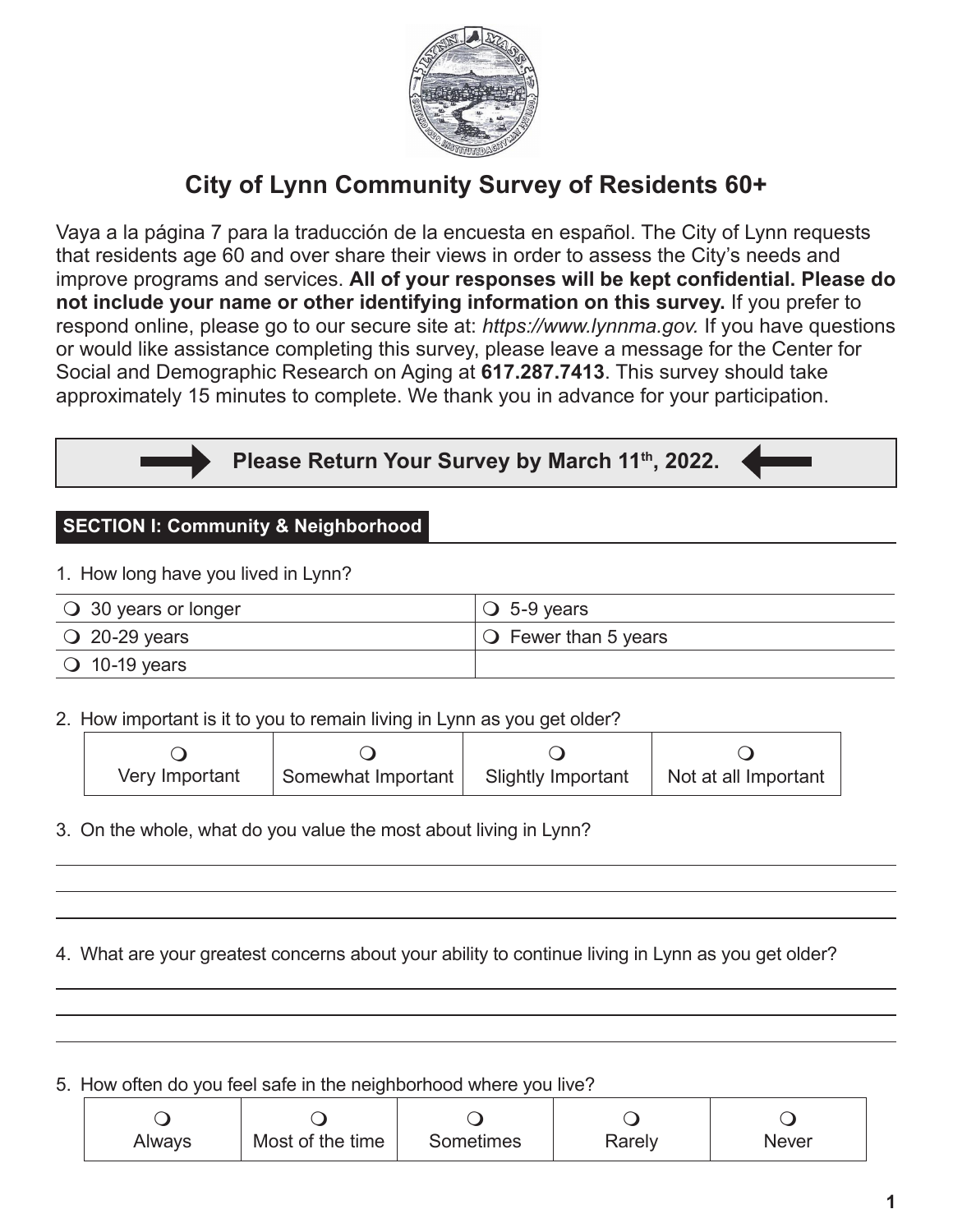6. Would you know whom to contact in Lynn should you or someone in your family need help accessing social services (e.g., accessing social services, health services, or any other city services)?

O Yes O No

7. How satisfied are you with the extent to which local policy makers take into account the interests and concerns of older residents? *(Check only one)* 

| Completely<br>Satisfied | <b>Very Satisfied</b> | Somewhat<br>Satisfied | <b>Slightly Satisfied</b> | Not at All<br>Satisfied |
|-------------------------|-----------------------|-----------------------|---------------------------|-------------------------|
|-------------------------|-----------------------|-----------------------|---------------------------|-------------------------|

8. Have you ever felt discriminated against in Lynn because of any of the following? *(Check all that apply)*

| $\bigcirc$ Age             | <b>O</b> Gender                   |
|----------------------------|-----------------------------------|
| $\bigcirc$ Income          | $\overline{O}$ Sexual Orientation |
| <b>Q</b> Race or Ethnicity | $\bigcirc$ Other (Please specify) |

# **SECTION II: Housing & Living Situation**

9. Do you live alone or with other people?

- $\bigcirc$  I live alone  $\bigcirc$  I live with others
- 10. How many adults (age 18 or older) live in your home, including yourself?
- 11. How many children age 17 or younger live in your home?
- 12. Which of the following best describes your current place of residence?

| $\bigcirc$ Single-family home                      | $\overline{Q}$ Condominium or townhome |
|----------------------------------------------------|----------------------------------------|
| $\bigcirc$ Multi-family home (2, 3, or more units) | $\overline{O}$ Other (Please specify)  |
| <b>O</b> Apartment                                 |                                        |

## 13. Do you own or rent your current residence?

 $\bigcirc$  The residence is owned by me or someone with whom I live

- $\bigcirc$  The residence is rented by me or someone with whom I live
- 14. Does your current residence need home repairs *(e.g., new roof, new heating, etc.)* to improve your ability to live in it safely for the next five years?

| ○ Yes, and I can afford to make these repairs.                                                               | $\overline{Q}$ Yes, but I am not responsible for making<br>these repairs (e.g., I rent my current residence). |
|--------------------------------------------------------------------------------------------------------------|---------------------------------------------------------------------------------------------------------------|
| $\bigcirc$ Yes, but I cannot afford to make these repairs. $\bigcirc$ No, my current residence does not need | repairs.                                                                                                      |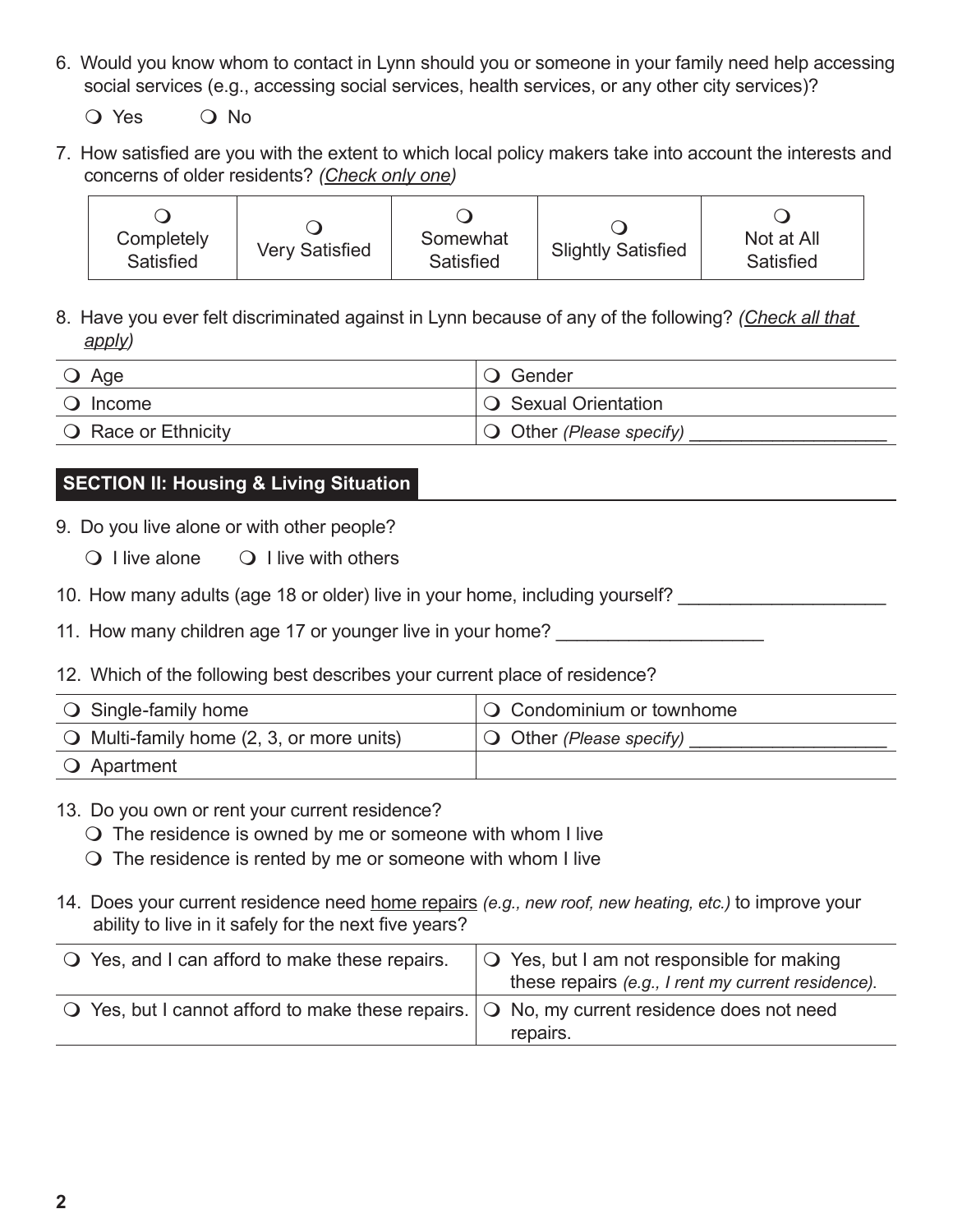15. In the next 5 years, if a **change in your health or physical ability** required that you move from your current residence, what kind of housing would you prefer in Lynn? *(Check all that apply)*

| $\bigcirc$ Single-family home                                                   | $\bigcirc$ A 55+ community                                                                                           |
|---------------------------------------------------------------------------------|----------------------------------------------------------------------------------------------------------------------|
| $\bigcirc$ Multi-family home (2, 3, or more units)                              | $\bigcirc$ Assisted Living community                                                                                 |
| to an existing home)                                                            | $\bigcirc$ Accessory apartment (Add-on apartment $\bigcirc$ A multigenerational home (such as moving in with family) |
| $\bigcirc$ Apartment, condominium or townhome $\bigcirc$ Other (Please specify) |                                                                                                                      |

16. Do you know someone living close by on whom you can rely for help when you need it?

| O Yes |  | $\overline{O}$ No |
|-------|--|-------------------|
|-------|--|-------------------|

## **SECTION III: Health**

- 17. Do you have an impairment or condition that limits your ability to participate in your community? O Yes O No
- 18. Due to a health issue, do you require help with activities around the house (e.g. doing routine chores like cleaning or yard work?)
	- $\overline{O}$  Yes  $\overline{O}$  No
- 19. In the past 12 months, how often is the following statement true for you: *"I worried whether our food would run out before we got money to buy more."*
	- O Often Q Sometimes Q Never

## **SECTION IV: Caregiving**

- 20. Do you now or have you in the past 5 years provided care or assistance to a spouse, parent, relative, or friend?
	- **O** Yes (Continue to question 21) **D** No (Skip to question 22)
	- 21. If **Yes** on **question 20**: How challenging is/was it for you to care for this person(s) and meet your other responsibilities with family and/or work?

| Very        | Somewhat    | <b>Neither Challenging</b> | Somewhat | Very |
|-------------|-------------|----------------------------|----------|------|
| Challenging | Challenging | Nor Easy                   | Easy     | Easy |

## **SECTION V: Transportation**

22. Which of the following best describes your current driving status?

| $\bigcirc$ I do not drive                                                                                          | $\overline{Q}$ I drive with no limitations |
|--------------------------------------------------------------------------------------------------------------------|--------------------------------------------|
| $\bigcirc$ I drive with some limitations (e.g.,<br>avoid driving at night, in bad weather, or<br>unfamiliar areas) | $\bigcirc$ Other (Please specify)          |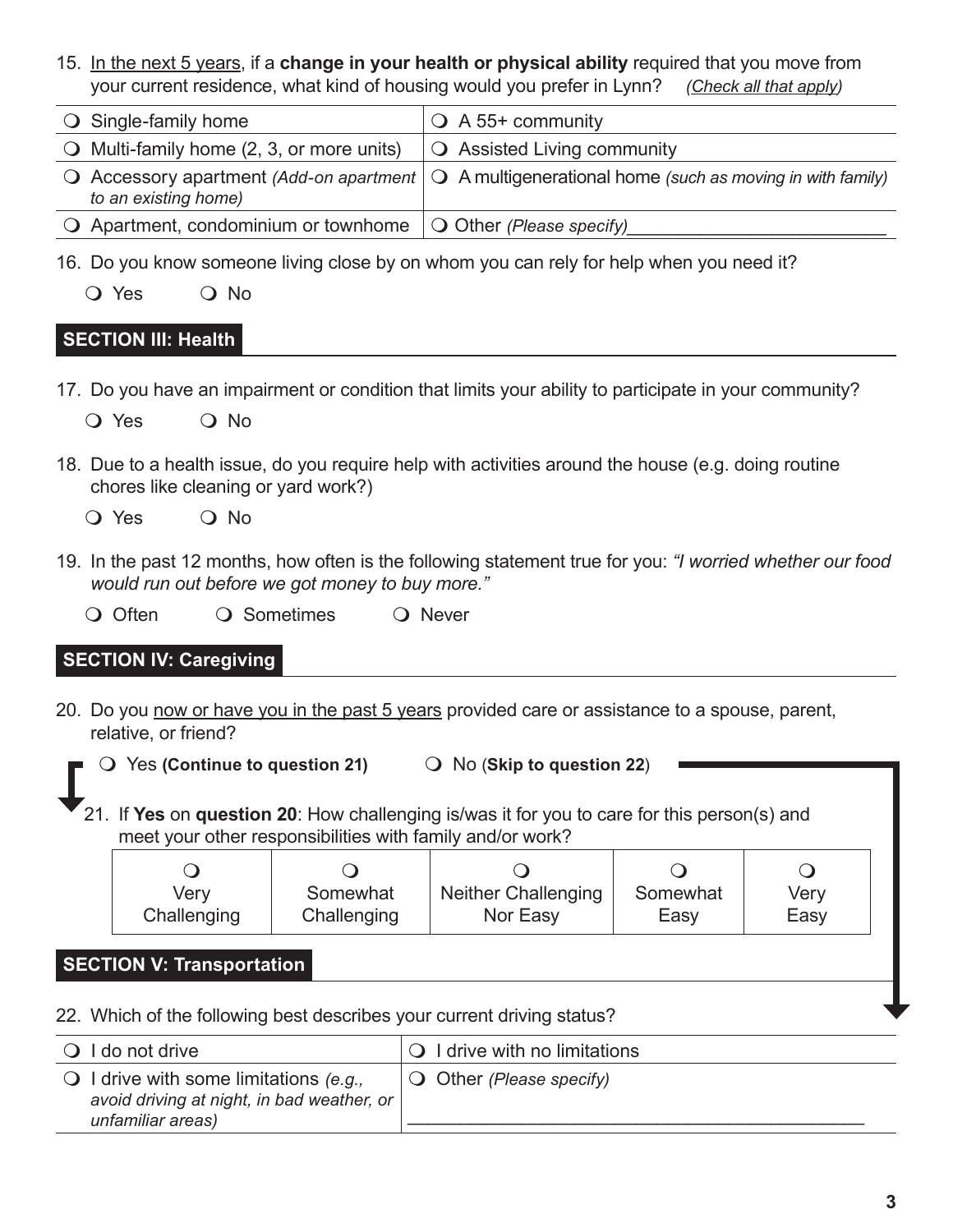- 23. **Within the past 24 months**, did you have to miss, cancel, or reschedule a medical appointment because of a lack of transportation?
	- O Yes O No
- 24. What kind of difficulties do you have in getting the transportation that you need? *(Check all that apply)*

| $\bigcirc$ Public transportation around Lynn is unavailable<br>or inconvenient                          | $\bigcirc$ Distance to my destination<br>is too far            |
|---------------------------------------------------------------------------------------------------------|----------------------------------------------------------------|
| $\bigcirc$ Transportation options cost too much                                                         | $\bigcirc$ No one I can depend on for a ride                   |
| $\bigcirc$ Physical limitations or other impairments make<br>accessing transportation options difficult | $\bigcirc$ I don't have information about<br>what is available |
| O No door-to-door assistance                                                                            | $\bigcirc$ I have no difficulties                              |
| $\bigcirc$ Other (Please specify)                                                                       |                                                                |

### **SECTION VI: Programs & Services at the Lynn Senior Center**

25. The following items refer to programs and services that could be offered through the Lynn Senior Center. Please rate the importance of each program/service to you or your family. *(Check only one box per item)*

|                                                                                                                     | <b>Very</b><br>Important<br>(1) | (2) | <b>Moderately</b><br>Important<br>(3) | (4) | Not at all<br>Important<br>(5) | I don't<br>know |
|---------------------------------------------------------------------------------------------------------------------|---------------------------------|-----|---------------------------------------|-----|--------------------------------|-----------------|
| Transportation                                                                                                      |                                 |     |                                       |     |                                |                 |
| Volunteer opportunities                                                                                             |                                 |     |                                       |     |                                |                 |
| Health and wellness (e.g., blood<br>pressure clinics, medical equipment<br>loan, podiatry)                          |                                 |     |                                       |     |                                |                 |
| Nutrition programs (e.g., lunches,<br>home-delivered meals, food pantry)                                            |                                 |     |                                       |     |                                |                 |
| <b>Educational opportunities</b><br>(e.g. computer classes, current<br>event discussion groups, lectures)           |                                 |     |                                       |     |                                |                 |
| Fitness activities (e.g., yoga, tai<br>chi, Zumba, strength classes)                                                |                                 |     |                                       |     |                                |                 |
| Assistance with local or state<br>programs (e.g., fuel assistance,<br>SNAP)                                         |                                 |     |                                       |     |                                |                 |
| <b>Professional services</b><br>(e.g., health insurance counseling<br>(SHINE), tax preparation, Ask an<br>Attorney) |                                 |     |                                       |     |                                |                 |
| Social or recreational activities<br>(e.g., painting, movies, archery,<br>ballroom dancing, crafts, games)          |                                 |     |                                       |     |                                |                 |
| Trips or outings                                                                                                    |                                 |     |                                       |     |                                |                 |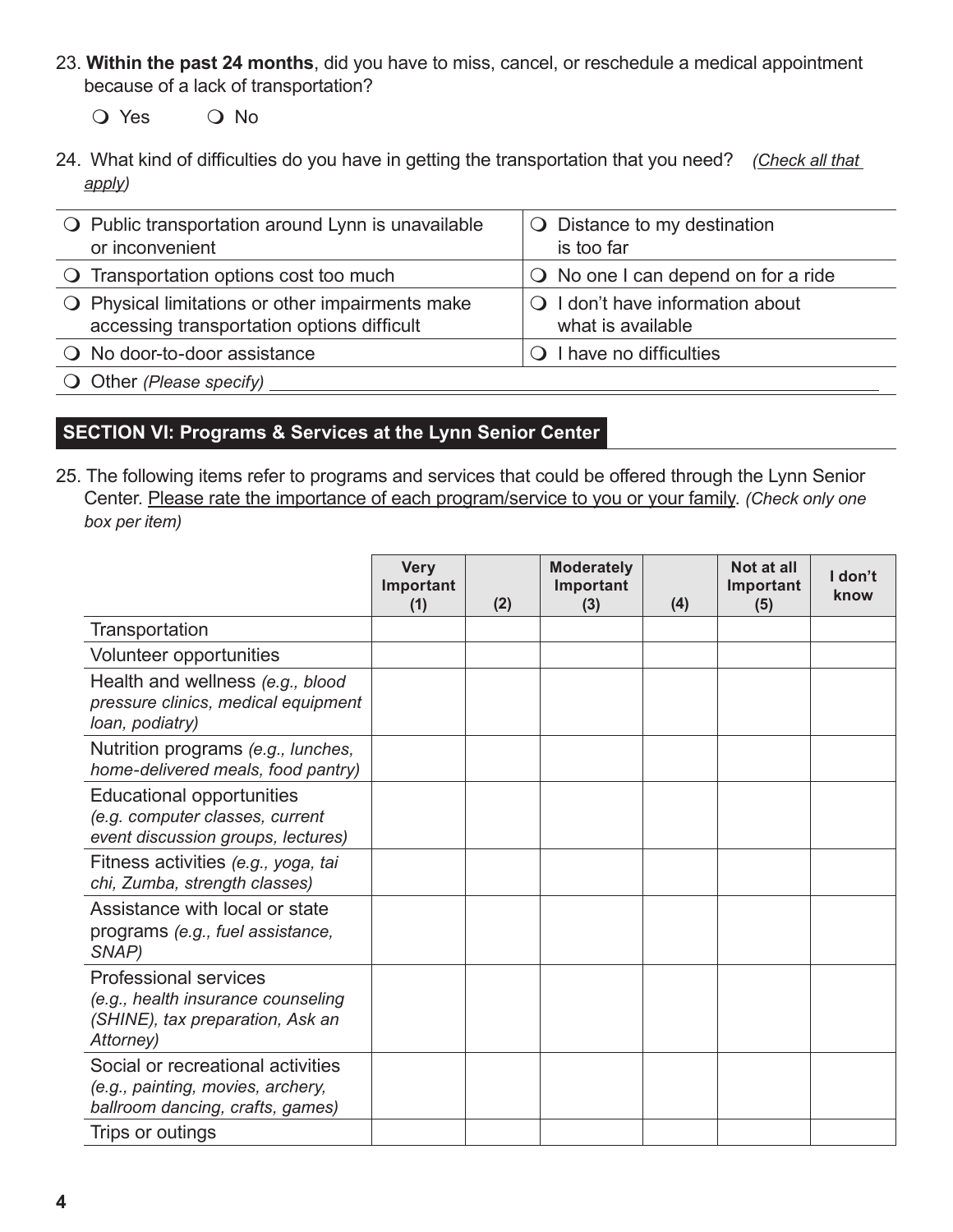26. How frequently do you use services or attend programs offered by the Lynn Senior Center?

 **SKIP to Question 28 Continue to Question 27**

| $\bigcirc$ Two or more times a week |                                                                          |
|-------------------------------------|--------------------------------------------------------------------------|
| $\bigcirc$ About once a week        | $\bigcirc$ A few times a year (e.g., special events only) $\blacksquare$ |
| $\bigcirc$ A few times a month      | Never                                                                    |
| $\bigcirc$ About once a month       |                                                                          |
|                                     |                                                                          |

### 27. If **"Never"** or **"A few times a year"** on **Question 26**: What is the reason that you do not currently use programs or services offered by the Lynn Senior Center? *(Check all that apply)*

| $\bigcirc$ I am not interested                        | <b>O</b> I participate in programs elsewhere |
|-------------------------------------------------------|----------------------------------------------|
| $\bigcirc$ I am not old enough                        | $\overline{\bigcirc}$ I do not have time     |
| O I am unaware of activities or programs<br>available | Other (Please specify)                       |

28. Below, please check all factors that would increase the likelihood of your using the Lynn Senior Center programs and services more often: *(Check all that apply)*

*I would be more likely to use Lynn Senior Center programs and services…*

- $\Omega$  If transportation options to the Senior Center were more convenient
- $\bigcirc$  If I had more knowledge about the programs and services that are available
- $\overline{O}$  If the cost of programs was reduced or eliminated
- $\Omega$  If programs and services were better suited to my interests
- $\bigcirc$  If the hours of the Senior Center were more convenient
- m If it were easier to access the Senior Center building *(e.g., more parking, updated building)*
- $\bigcirc$  If there were more people like myself at Senior Center events
- O Other *(Please specify)*
- 29. Thinking about your own future needs and interests, which of the following areas would you prioritize in expanding the programs available through the Lynn Senior Center? *(Check all that apply)*

| $\bigcirc$ Arts & crafts          |                                                                                   |             | O Evening or weekend activities                                                              |
|-----------------------------------|-----------------------------------------------------------------------------------|-------------|----------------------------------------------------------------------------------------------|
|                                   | O Lunch or other nutrition programs                                               |             | O Outdoor exercise (e.g., hiking, walking club)                                              |
| $\cup$<br>groups)                 | Caregiver programs (e.g. respite, support                                         |             | O Technology skills classes (e.g., learning computer<br>programs or smartphone applications) |
|                                   | O In-home programs (e.g., friendly visiting or<br>help with minor chores/errands) |             | $\bigcirc$ Physical health and wellbeing (e.g., exercise<br>classes or disease management)   |
| $\bigcirc$ Day or overnight trips |                                                                                   |             | O Mental health programs (e.g., meditation, counseling)                                      |
| $\Omega$                          | Information/referral for social services                                          |             | $\bigcirc$ Social programs (e.g., parties)                                                   |
|                                   | O Performances and presentations                                                  |             | O Professional development/job seeking support                                               |
| O Educational programs            |                                                                                   | $\bm{\cup}$ | Other (please specify)                                                                       |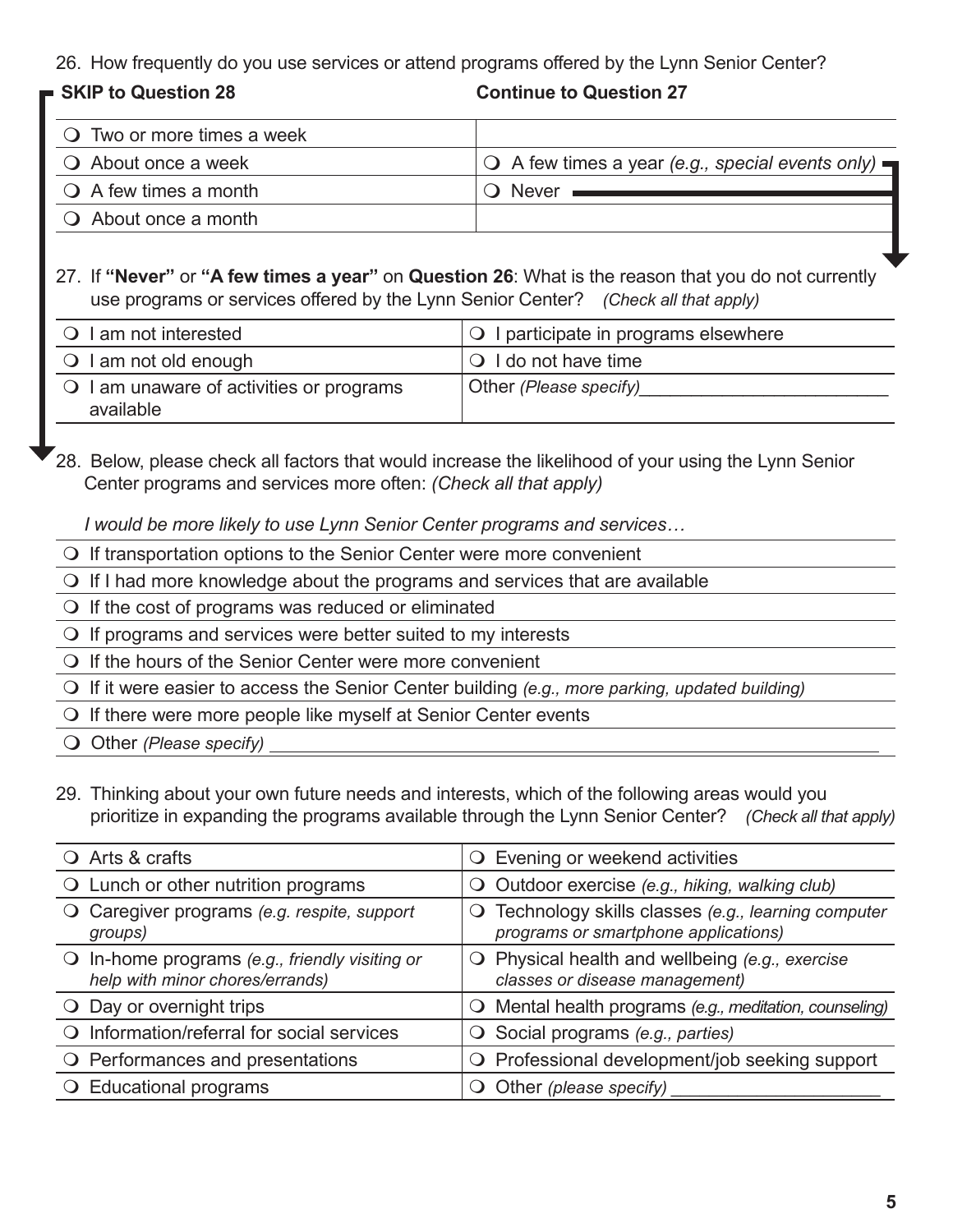30. Where do you prefer to find information about the activities and services offered in the City of Lynn? *(Check all that apply)*

| ○ Senior Center newsletter                      | $\overline{Q}$ Local community newspapers |
|-------------------------------------------------|-------------------------------------------|
| $\bigcirc$ Local Public Access TV (e.g. LCTV)   | IO Radio                                  |
| <b>Q</b> Email or text communication            | $\overline{)}$ City of Lynn website       |
| $\bigcirc$ Facebook or other social media sites | $\bigcirc$ Other (please specify):        |

### **SECTION VII: Demographic Information**

31. Please select your gender:

**O** Female Q Male Q Other *(please specify):* 

32. What is your age range?

| O Under age 60 O 60 to 69 O 70 to 79 O 80 to 89 O 90+ |  |  |  |  |
|-------------------------------------------------------|--|--|--|--|
|-------------------------------------------------------|--|--|--|--|

33. Are you able to access the internet from your home? *(Check all that apply)*

m Yes, using a smartphone *(that is, a cellular phone that provides access to the internet)*

 $\bigcirc$  Yes, using a home computer, laptop, or tablet

 $\bigcirc$  No, I do not have internet access at home

34. Please indicate your level of agreement or disagreement with the following statement: *"I have adequate resources to meet my financial needs, including food, home maintenance, personal healthcare, and other expenses."*

| <b>Strongly Agree</b> | Aaree | Disagree | <b>Strongly Disagree</b> |
|-----------------------|-------|----------|--------------------------|

35. If you have any other thoughts or comments about the City of Lynn Senior Center, or about current or future needs of older residents in Lynn, please include them here:

Thank you for taking the time to participate. If you have any questions or concerns regarding this survey, please contact: **Center for Social & Demographic Research on Aging csdra@umb.edu 617.297.7413**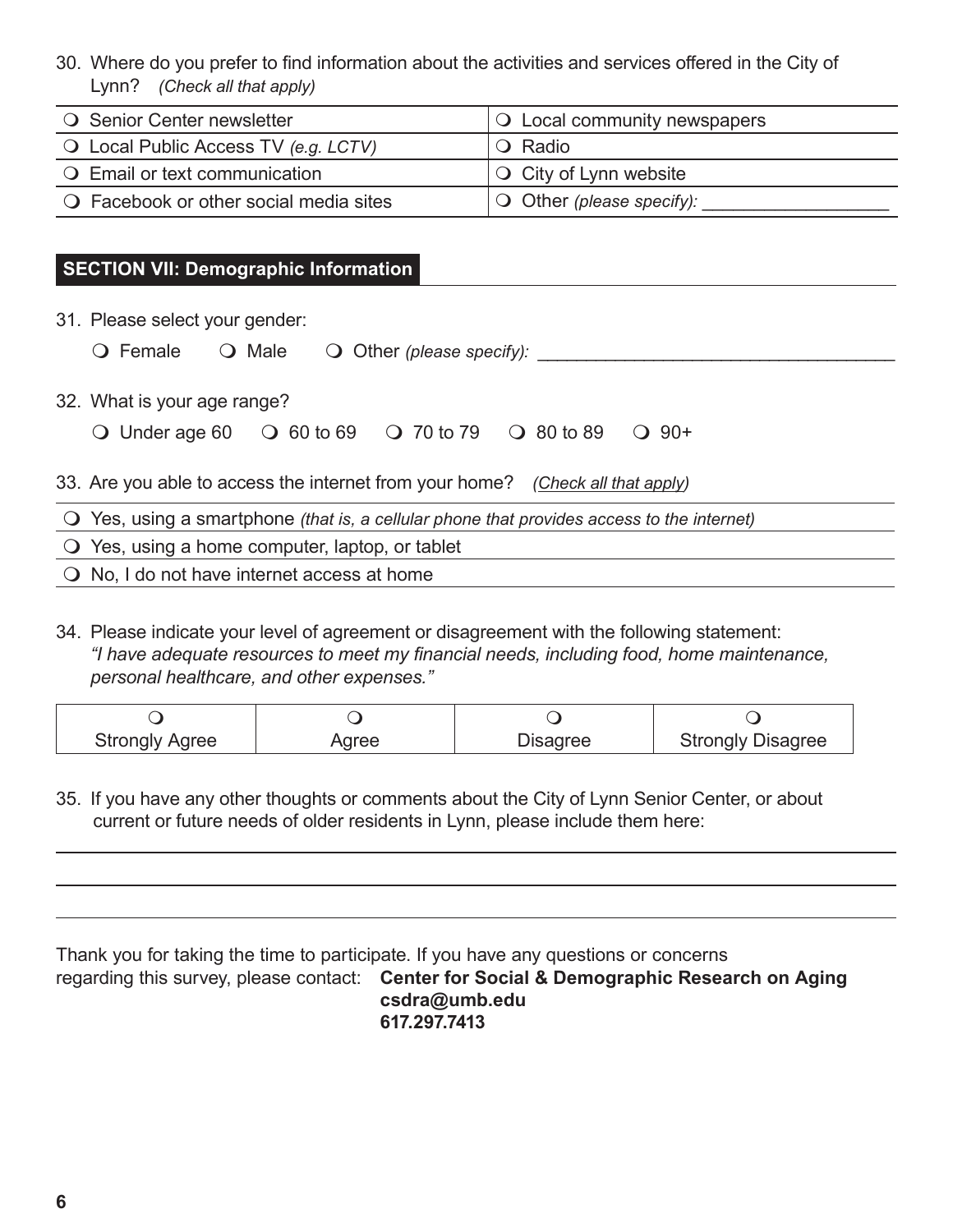

# **Encuesta comunitaria de residentes mayores de 60 años en la ciudad de Lynn**

La ciudad de Lynn desea conocer las opiniones de los residentes mayores de 60 años para poder revaluar las necesidades de la ciudad y mejorar sus programas y servicios. **Todas sus respuestas serán de carácter confidencial. No incluya su nombre ni ningún otro dato que lo identifique en esta encuesta.** Si prefiere responder por internet, diríjase a nuestro sitio seguro en: *https://www. lynnma.gov.* Si tiene alguna pregunta o desea recibir ayuda para completar esta encuesta, deje un mensaje para el Centro de Investigación Social y Demográfica en Envejecimiento al **617.287.7413.** Esta encuesta le llevará aproximadamente 15 minutos. Agradecemos su participación.



**Favor de devolver la encuesta para el 11 de marzo de 2022.**



# **SECCIÓN I: COMUNIDAD Y VECINDARIO**

1. ¿Cuánto tiempo ha vivido en Lynn?

| $\bigcirc$ 30 años o más | $\overline{O}$ 5 a 9 años |
|--------------------------|---------------------------|
| $\bigcirc$ 20 a 29 años  | O Menos de 5 años         |
| $\bigcirc$ 10 a 19 años  |                           |

2. ¿Qué tan importante es para usted seguir viviendo en Lynn con el paso de los años?

|                |                 | Ligeramente | Para nada  |
|----------------|-----------------|-------------|------------|
| Muy importante | Algo importante | importante  | importante |

- 3. En general, ¿qué es lo que más valora de vivir en Lynn?
- 4. ¿Cuáles son sus mayores preocupaciones en relación con sus posibilidades de seguir viviendo en Lynn a medida que pasen los años?

5. ¿Con qué frecuencia se siente seguro en su vecindario?

| Siempre | La mayoría del tiempo | A veces | Raramente | Nunca |
|---------|-----------------------|---------|-----------|-------|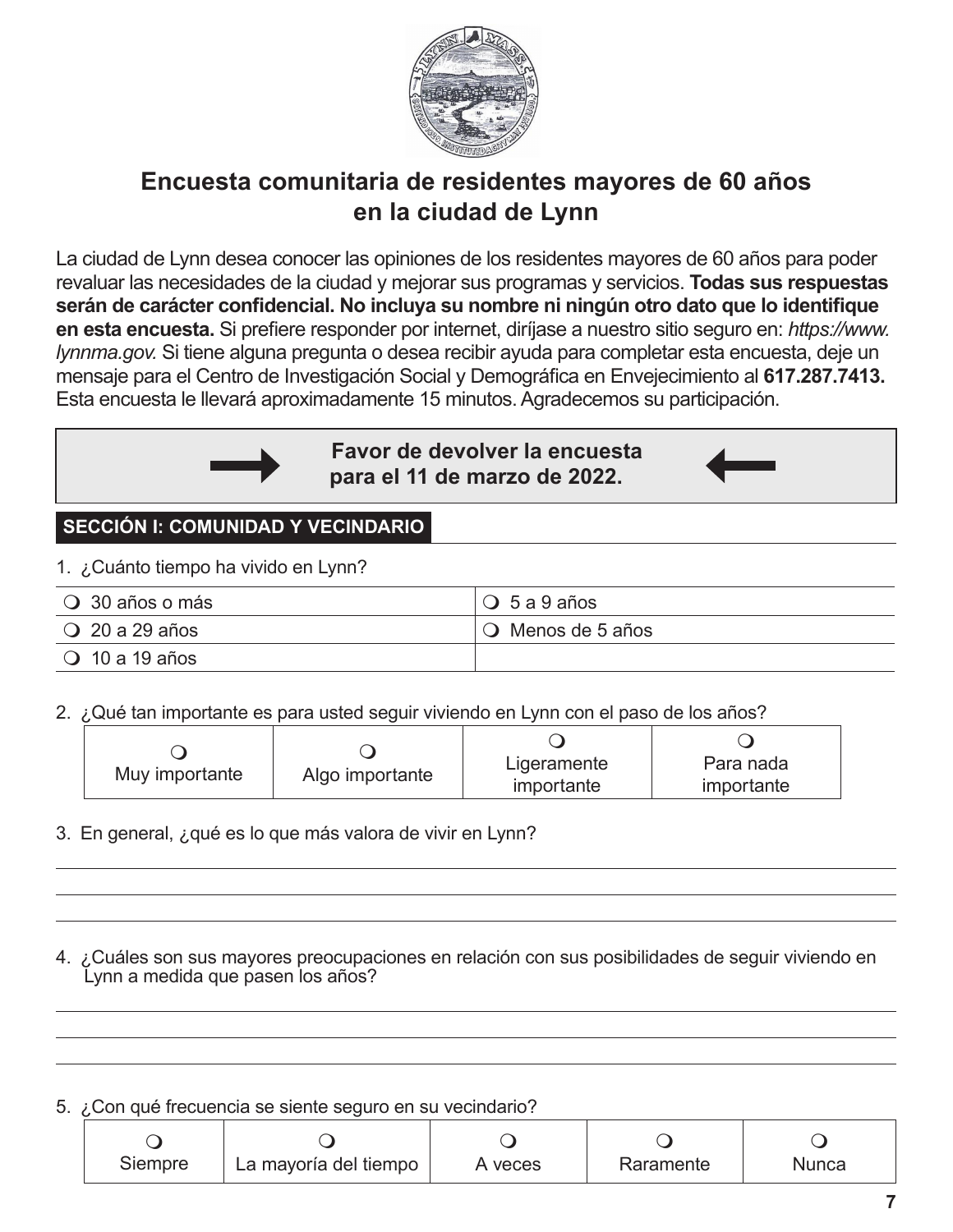6. ¿Sabría a quién contactar en Lynn si usted o un familiar necesitara ayuda para acceder a los servicios sociales *(p. ej., de salud o cualquier otro tipo de servicio brindado por la ciudad)*?

 $O$  Sí  $O$  No

7. ¿Qué tan satisfecho está con la medida en que los diseñadores de políticas locales contemplan los intereses y las preocupaciones de los residentes de edad avanzada? *(Elija solo una opción)*

| Totalmente<br>satisfecho | Muy satisfecho | Algo satisfecho | Ligeramente<br>satisfecho | Para nada<br>satisfecho |
|--------------------------|----------------|-----------------|---------------------------|-------------------------|
|--------------------------|----------------|-----------------|---------------------------|-------------------------|

8. ¿Alguna vez se sintió discriminado en Lynn por alguna de las siguientes razones? *(Seleccione todas las opciones que correspondan)*

| $\bigcirc$ Edad     | O Género                          |
|---------------------|-----------------------------------|
| $\bigcirc$ Ingresos | O Orientación sexual              |
| ○ Raza o etnia      | $\overline{O}$ Otra (especificar) |

# **SECCIÓN II: VIVIENDA Y SUS OCUPANTES**

9. ¿Vive solo o con otras personas?

|  | $\bigcirc$ Vivo solo |  | O Vivo con otras personas |
|--|----------------------|--|---------------------------|
|--|----------------------|--|---------------------------|

10. ¿Cuántos adultos (de 18 años o más) viven en su hogar, incluyéndolo a usted? \_\_\_\_\_\_\_\_\_\_\_\_\_\_\_

11. ¿Cuántos menores de 17 años o menos viven en su hogar? \_\_\_\_\_\_\_\_\_\_\_\_\_\_\_

## 12. ¿Cuál de los siguientes describe mejor su domicilio actual?

| ○ Vivienda unifamiliar                                   | O Condominio o casa adosada ("townhome") |
|----------------------------------------------------------|------------------------------------------|
| $\bigcirc$ Vivienda multifamiliar (2, 3, o más unidades) | $\overline{O}$ Otro (especificar)        |
| O Departamento                                           |                                          |

## 13. ¿Es propietario o inquilino de su domicilio actual?

 $\bigcirc$  El domicilio es propiedad mía o de alguien que vive conmigo.

 $\overline{O}$  El domicilio es alguilado por mí o por alguien que vive conmigo.

14. ¿Su domicilio actual necesitará reparaciones domésticas *(p. ej., techo nuevo, sistema de calefacción nuevo, etc.)* para mejorar su capacidad de vivir allí con seguridad durante los próximos cinco años?

| $\bigcirc$ Sí, y puedo costear esas reparaciones. | $\overline{O}$ Sí, pero no estoy obligado a pagar yo esas<br>reparaciones (p. ej., alquilo mi domicilio actual). |
|---------------------------------------------------|------------------------------------------------------------------------------------------------------------------|
| ○ Sí, pero no puedo costear esas<br>reparaciones. | $\overline{Q}$ No, mi domicilio actual no necesita reparaciones.                                                 |

15. En los próximos 5 años, si un **cambio en su salud o capacidad física** lo obligara a mudarse de su domicilio actual, ¿qué tipo de vivienda preferiría en Lynn? *(Elija todas las opciones que correspondan)*

| ○ Vivienda unifamiliar                                      | $\overline{Q}$ Residencia para personas mayores de 55 años               |
|-------------------------------------------------------------|--------------------------------------------------------------------------|
| $\bigcirc$ Vivienda multifamiliar (2, 3, o más<br>unidades) | $\overline{Q}$ Residencia con asistencia para las actividades<br>diarias |
|                                                             |                                                                          |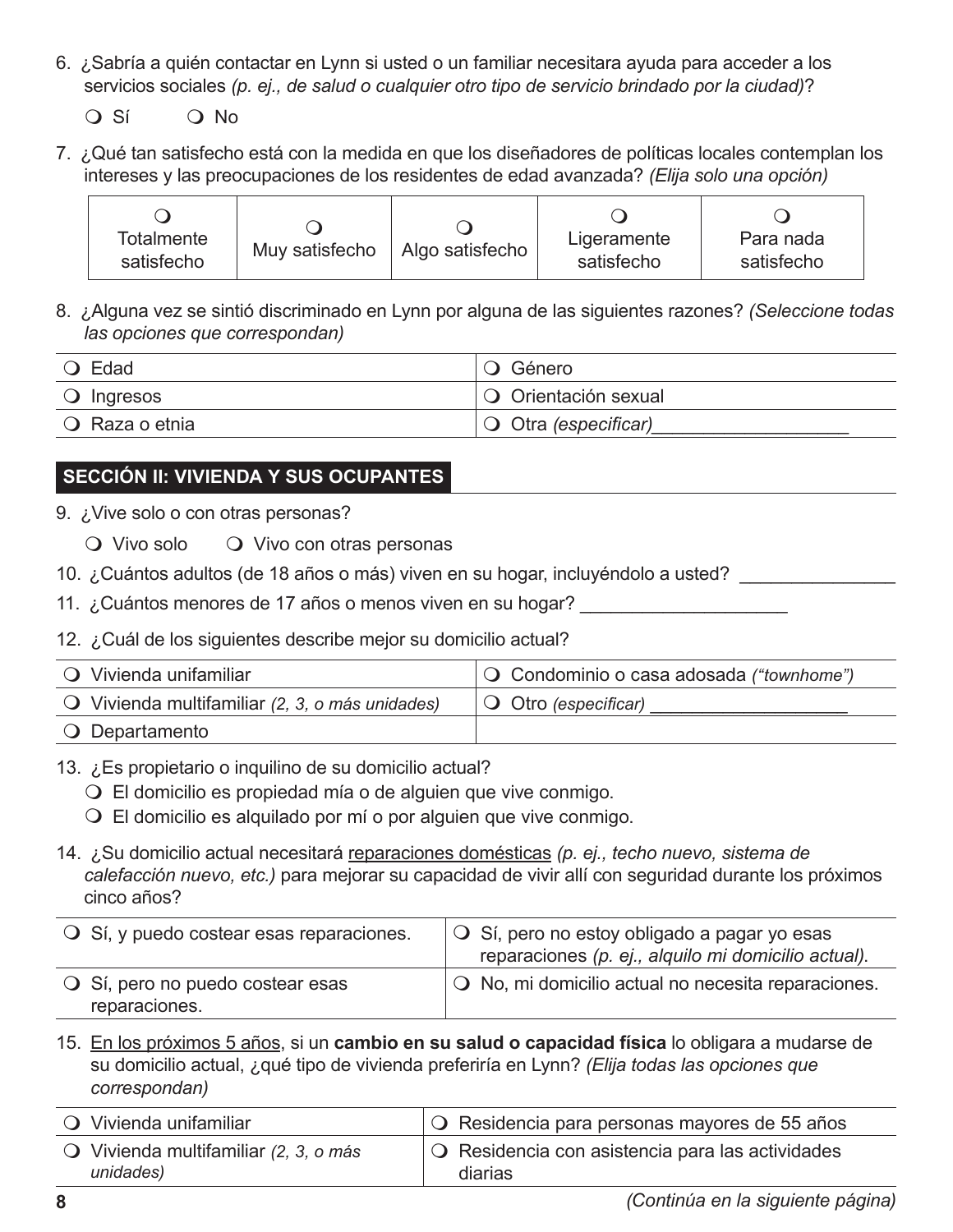| O Departamento accesorio (conectado a<br>un hogar existente) | $\circ$ Vivienda multigeneracional (p. ej., mudarse con la<br>familia) |
|--------------------------------------------------------------|------------------------------------------------------------------------|
| O Departamento, condominio o casa<br>adosada ("townhome")    | $\overline{\bigcirc}$ Otra (especificar)                               |

- 16. ¿Conoce a alguien que viva cerca de usted y pudiera ayudarle si lo necesita?
	- $\overline{O}$  Sí  $\overline{O}$  No

### **SECCIÓN III: SALUD**

17. ¿Tiene alguna discapacidad o enfermedad que limite su habilidad para participar en su comunidad?

 $O$  Sí  $O$  No

- 18. ¿Necesita ayuda con las actividades domésticas *(p. ej., tareas regulares como la limpieza y el cuidado del patio/jardín)* como consecuencia de algún problema de salud?
	- $O \nS$ í  $O \nN$ o
- 19. En los últimos 12 meses, indique la frecuencia de esta situación: *"Me preocupaba que se acabara la comida antes de poder obtener el dinero para comprar más".*
	- O A menudo O A veces O Nunca

### **SECCIÓN IV: CUIDADO**

- 20. ¿Actualmente o en los últimos 5 años ha brindado cuidados o asistencia a un cónyuge, a su padre/ madre, familiar o amigo?
	- **O** Sí **(Continuar con la pregunta 21) O** No **(Ir a la pregunta 22)** 
		- 21. Si contestó que **Sí** a la **pregunta 20:** ¿Qué tan difícil es/fue para usted cuidar a esta(s) persona(s) a la vez que cumplía con sus responsabilidades familiares y/o laborales?

| Muy difícil | Algo difícil | Ni difícil ni fácil | Algo fácil | Muy fácil |  |
|-------------|--------------|---------------------|------------|-----------|--|
|             |              |                     |            |           |  |

## **SECCIÓN V: TRANSPORTE**

22. ¿Cuál de las siguientes opciones describe mejor su capacidad para manejar un vehículo?

| $\bigcirc$ No manejo.                                                                                                                | O Manejo sin limitaciones.    |  |
|--------------------------------------------------------------------------------------------------------------------------------------|-------------------------------|--|
| $\bigcirc$ Manejo con ciertas limitaciones (p. e.,<br>evito manejar a la noche, cuando hace mal<br>tiempo o por zonas desconocidas). | $\bigcirc$ Otra (especificar) |  |

- 23. **En los últimos 24 meses,** ¿tuvo que faltar a/cancelar/reprogramar una cita médica por falta de transporte?
	- $\overline{O}$  Sí  $\overline{O}$  No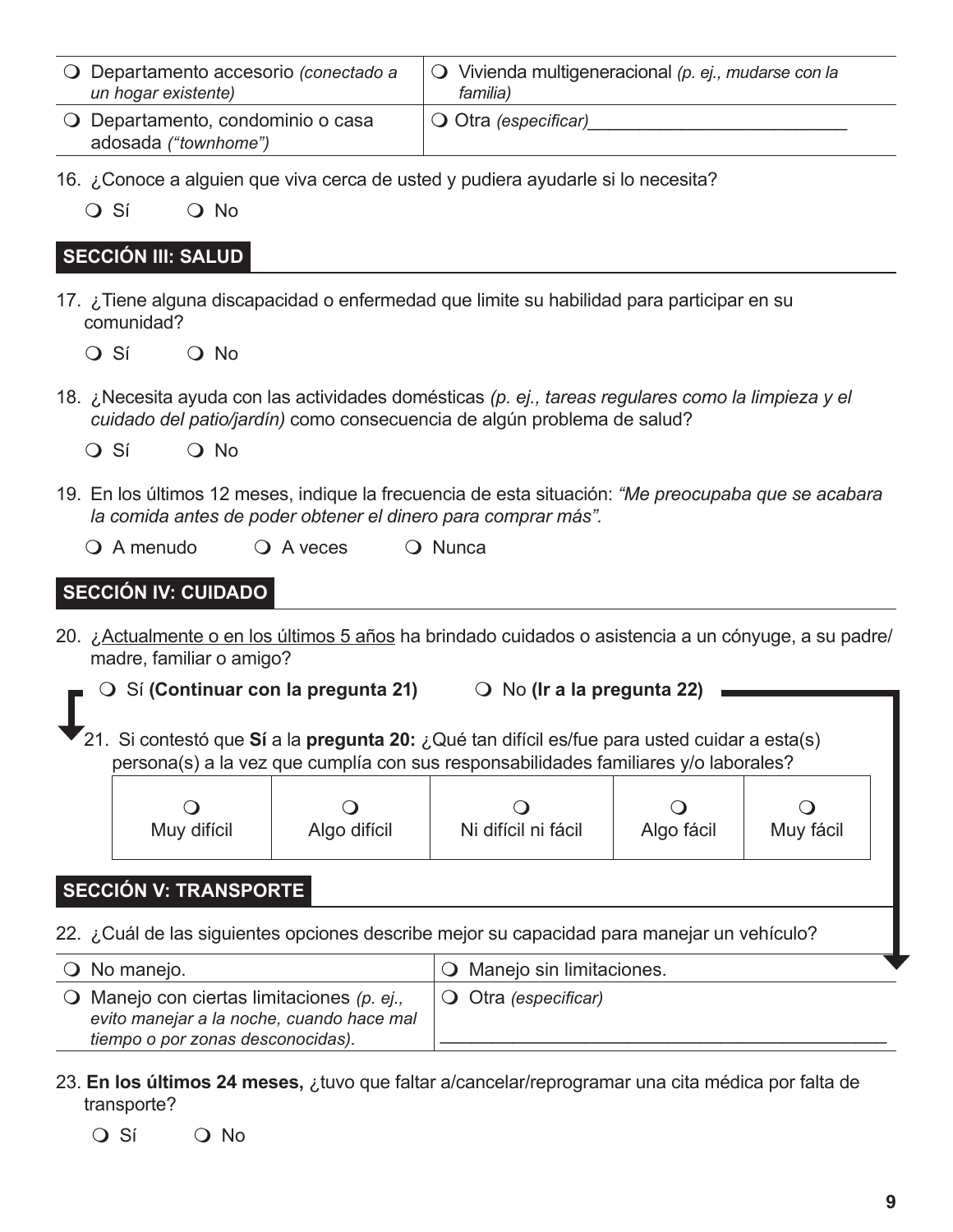24. ¿Qué tipo de dificultades tiene para conseguir el transporte que necesita? *(Elija todas las opciones que correspondan)*

| O El transporte público dentro de Lynn no está<br>disponible o es incómodo.                             |          | O La distancia hasta el destino está<br>demasiado lejos. |
|---------------------------------------------------------------------------------------------------------|----------|----------------------------------------------------------|
| O Las opciones de transporte son demasiado<br>costosas.                                                 |          | $\bigcirc$ No hay nadie que me pueda llevar.             |
| O Mis limitaciones físicas u otras discapacidades<br>dificultan mi acceso a las opciones de transporte. | $\Omega$ | No tengo información sobre las<br>opciones disponibles.  |
| $\overline{O}$ No hay asistencia puerta a puerta.                                                       |          | No tengo dificultades.                                   |
| $\bigcirc$ Otra (especificar)                                                                           |          |                                                          |

## **SECCIÓN VI: PROGRAMAS Y SERVICIOS EN LYNN SENIOR CENTER**

25. Los siguientes ítems se refieren a programas y servicios que podrían brindarse a través del centro de adultos mayores Lynn Senior Center. Califique la importancia de cada programa/servicio para usted o su familia. *(Marque solo una opción para cada ítem.)*

|                                                                                                                                                            | Muy<br>importante<br>(1) | (2) | <b>Moderadamente</b><br>importante<br>(3) | (4) | Para nada<br>importante<br>(5) | No sé |
|------------------------------------------------------------------------------------------------------------------------------------------------------------|--------------------------|-----|-------------------------------------------|-----|--------------------------------|-------|
| Transporte                                                                                                                                                 |                          |     |                                           |     |                                |       |
| Oportunidades de voluntariado                                                                                                                              |                          |     |                                           |     |                                |       |
| Salud y bienestar (p. ej., clínicas de<br>presión arterial, préstamos de equipos<br>médicos, podología)                                                    |                          |     |                                           |     |                                |       |
| Programas de nutrición (p. ej.,<br>almuerzos, comidas de entrega a<br>domicilio, bancos de alimentos)                                                      |                          |     |                                           |     |                                |       |
| Oportunidades educativas (p. ej.,<br>clases de computación, grupos de<br>discusión sobre actualidades, charlas)                                            |                          |     |                                           |     |                                |       |
| Actividades de fitness (p. ej., yoga,<br>tai chi, zumba, clases de fuerza<br>muscular)                                                                     |                          |     |                                           |     |                                |       |
| Asistencia con programas locales o<br>estatales (p. ej., asistencia de<br>combustible, asistencia nutricional<br>suplementaria - SNAP)                     |                          |     |                                           |     |                                |       |
| Servicios profesionales (p. ej.,<br>asesoría sobre seguros de salud -<br>SHINE, asesoramiento impositivo,<br>Pregúntele a un abogado - Ask an<br>Attorney) |                          |     |                                           |     |                                |       |
| Actividades sociales o recreativas<br>(p. ej., pintura, películas, tiro con arco,<br>baile de salón, manualidades, juegos)                                 |                          |     |                                           |     |                                |       |
| Viajes o salidas                                                                                                                                           |                          |     |                                           |     |                                |       |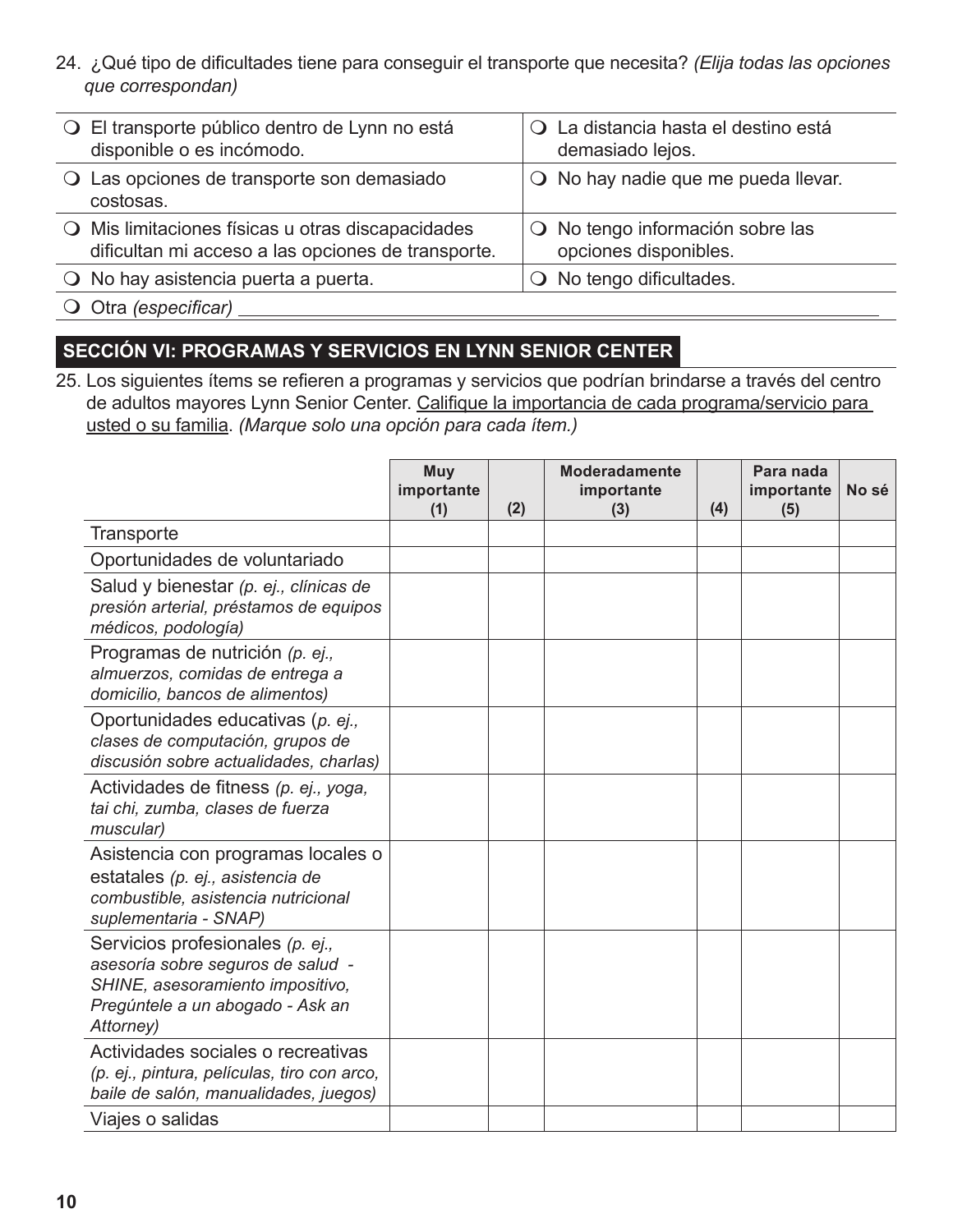26. ¿Con qué frecuencia usa servicios o asiste a programas ofrecidos por el centro de adultos mayores Lynn Senior Center?

|  |  |  |  | ■ IR a la pregunta 28 |  |
|--|--|--|--|-----------------------|--|
|--|--|--|--|-----------------------|--|

#### **IR a la pregunta 28 SIGA con la pregunta 27**

| O Dos o más veces por semana            |                                                                       |
|-----------------------------------------|-----------------------------------------------------------------------|
| O Alrededor de una vez por semana       | O Unas pocas veces al año (p. ej., solo para ■<br>eventos especiales) |
| <b>Q</b> Unas pocas veces por semana    | $\bigcirc$ Nunca $\blacksquare$                                       |
| $\bigcirc$ Alrededor de una vez por mes |                                                                       |

27. Si contestó **"Nunca"** o **"Unas pocas veces al año"** a la **pregunta 26**: ¿Por qué motivo no usa actualmente los programas o servicios del centro de adultos mayores Lynn Senior Center? *(Elija todas las opciones que correspondan)*

| O No me interesan.                                                                            | O Participo en los programas de otro lugar. |
|-----------------------------------------------------------------------------------------------|---------------------------------------------|
| O Todavía no tengo la edad para ello.                                                         | $\overline{O}$ No tengo tiempo.             |
| $\circ$ No conozco las actividades o los programas $\circ$ Otro (especificar)<br>disponibles. |                                             |

28. A continuación, escoja todos los factores que aumentarían la probabilidad de que use más a menudo los programas y servicios del centro de adultos mayores Lynn Senior Center: *(Elija todas las opciones que correspondan)*

*Tendría más probabilidades de usar los programas y servicios de Lynn Senior Center…*

- O Si las opciones de transporte al centro de adultos mayores fueran más cómodas.
- $\overline{O}$  Si supiera más acerca de los programas y servicios disponibles.
- $\overline{O}$  Si el costo de los programas se redujera o se eliminara.
- O Si los programas y servicios se alinearan más con mis intereses.
- $\overline{O}$  Si los horarios del centro de adultos mayores fueran más cómodos.
- m Si fuera más fácil acceder al edificio del centro de adultos mayores *(p. ej., más espacio de estacionamiento, renovación del edificio).*

O Si hubiera más personas como yo en los eventos del centro de adultos mayores.

O Otro *(especificar)* 

29. En cuanto a sus necesidades e intereses futuros, ¿cuál de las áreas siguientes priorizaría a la hora de ampliar los programas disponibles a través del centro de adultos mayores Lynn Senior Center? *(Elija todas las opciones que correspondan)*

| $\bigcirc$ Artes y manualidades                                                                | O Actividades por las noches o los fines de<br>semana                                                                                 |
|------------------------------------------------------------------------------------------------|---------------------------------------------------------------------------------------------------------------------------------------|
| O Almuerzos u otros programas de nutrición                                                     | $\bigcirc$ Ejercicios al aire libre (p. ej., paseos, club de<br>caminatas)                                                            |
| $\bigcirc$ Programas de cuidados (p. ej. alivio para<br>cuidadores primarios, grupos de apoyo) | $\bigcirc$ Clases de conocimientos tecnológicos (p. ej.,<br>aprender a usar programas de computación o<br>aplicaciones de smartphone) |
| O Programas para el hogar $(p. ej.$ , visitas<br>amistosas o ayuda con tareas/recados menores) | $\bigcirc$ Salud y bienestar físico (p. ej., clases de<br>ejercicios físicos o manejo de la enfermedad)                               |

**11** *(Continúa en la siguiente página)*